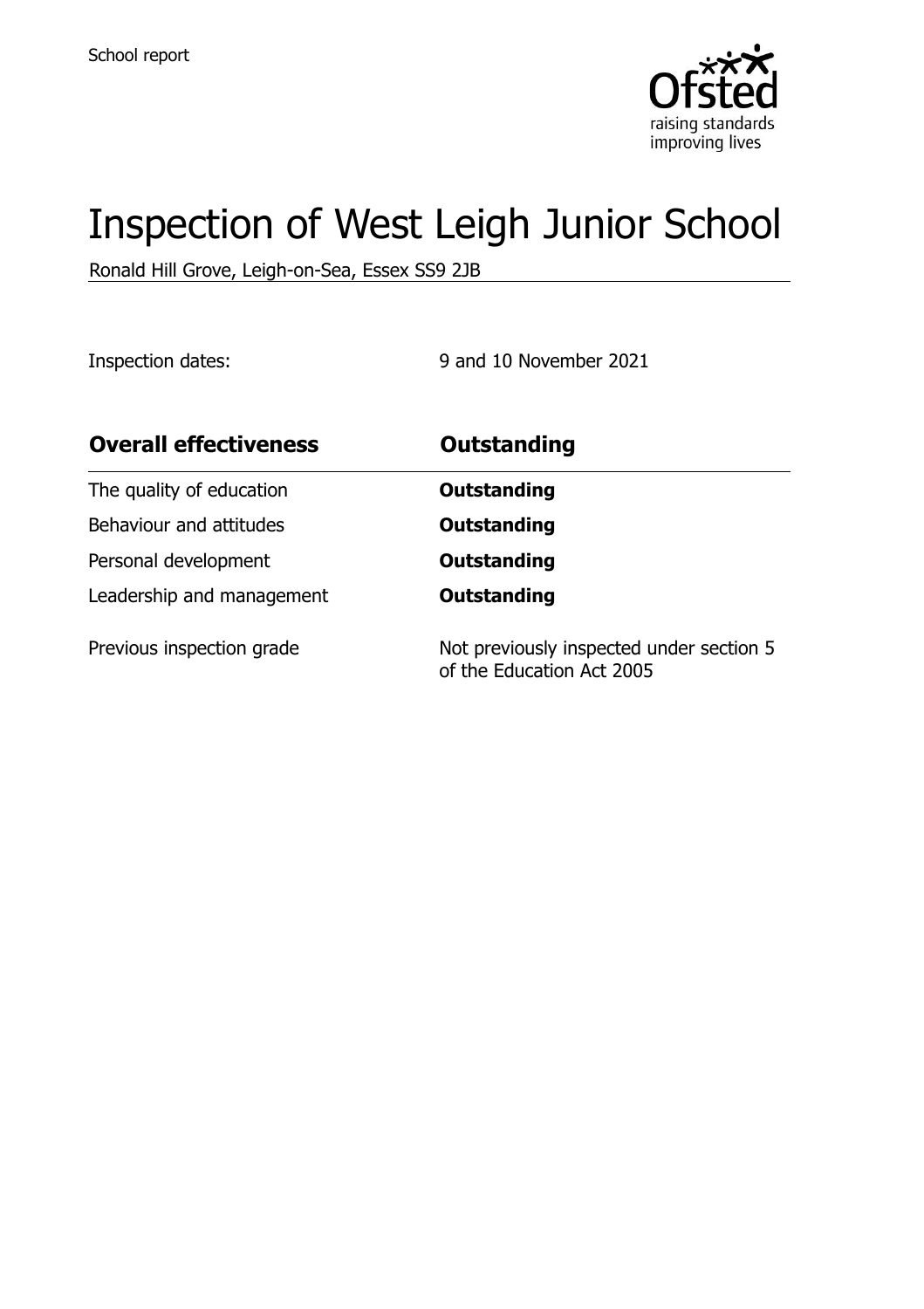

## **What is it like to attend this school?**

Pupils and staff are proud to be part of the 'West Leigh Way'. Pupils have the highest expectations of themselves and others. They are exceptionally well prepared for the future.

Pupils' behaviour and attitudes for learning are exemplary. Pupils show personal aspiration and determination while having empathy for others. They show maturity beyond their years. They understand that everyone has different qualities, and these qualities are equally respected.

Pupils enjoy a vast range of extra clubs and experiences alongside a highly ambitious curriculum. This prepares all pupils for the next stage of their education and the wider world. Pupils' unique talents and skills are recognised and celebrated in assemblies and performances. Pupils are encouraged to take risks and try something new to improve themselves.

Pupils say that bullying never happens. If it did occur, they know staff would quickly sort it out. Pupils feel safe in school.

Parents are very positive about the school. Typical comments include, 'the school has played a pivotal role in nurturing our children's potential' and 'the school always has the children's best interests at heart'.

#### **What does the school do well and what does it need to do better?**

Leaders have developed a highly ambitious and well-structured curriculum. It has been designed to be aspirational for all pupils. A strong focus on diversity prepares pupils exceptionally well for life in modern Britain. All staff are relentless in ensuring that all pupils achieve their very best. They do this by always having the highest expectations of what pupils can achieve.

Leaders ensure that staff have strong subject knowledge. They also make sure that staff understand the most effective ways for pupils to know and remember more. Staff are skilled at checking pupils' understanding. They adapt plans effectively to make sure that all pupils succeed.

Pupils develop their confidence in oracy and debate. This enables them to articulate well the knowledge they have gained and apply it across the 'connected curriculum'. Pupils provide clear explanations about their point of view.

The reading curriculum is aspirational. Staff see it as central to the whole curriculum. The few pupils who are at an earlier stage of reading are taught to improve their fluency and expression when reading aloud. These pupils have extra reading sessions to build their confidence to become better readers.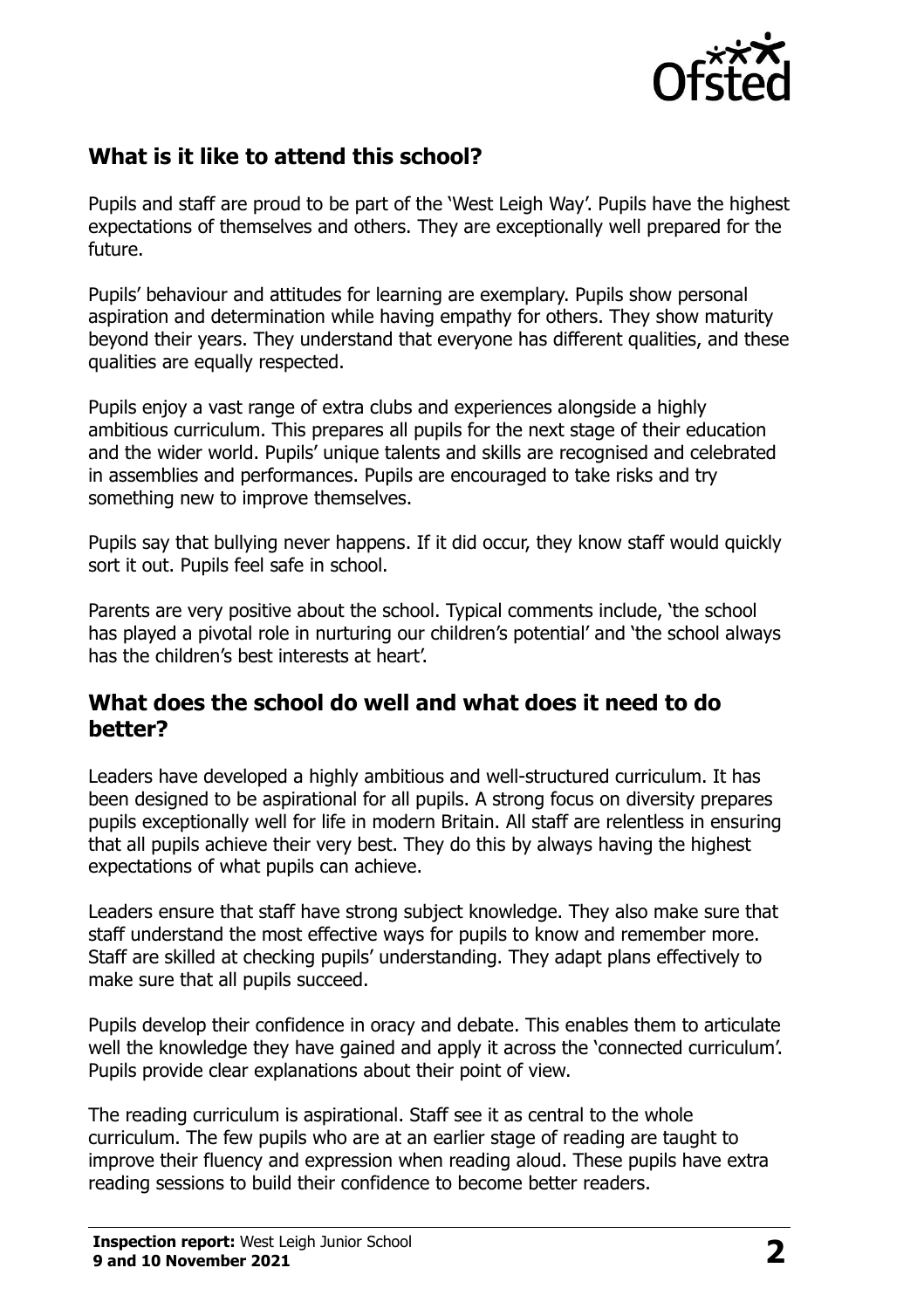

Older pupils discuss their favourite authors and talk in detail about their current and previous class texts. Pupils understand the complex language and ambitious vocabulary of Shakespeare.

Pupils with special educational needs and/or disabilities (SEND) access the same ambitious curriculum as their peers. Leaders ensure that staff are well trained to provide effective support. Staff skilfully adapt the activities as needed. Pupils with SEND achieve exceptionally well and are ready for their next stage of learning.

Pupils' behaviour and attitudes are exceptional. All staff have equally high standards and pupils are clear about these. Pupils demonstrate high levels of self-control and positive attitudes. When discussing the school council's action plan, pupils were able to evaluate the successes and the areas that still need further work. Pupils make an outstanding contribution to the life of the school and the community.

Leaders have a strong focus on supporting pupils' mental and physical well-being. Pupils attend a range of clubs which contribute to the high-quality education they receive. The extended school day is a hive of activity, providing pupils with extra confidence and skills. Through the exceptionally well taught personal, social and health education (PSHE) curriculum, pupils learn about healthy relationships, personal finances and employment trends.

Trustees provide highly effective support and challenge to leaders. They hold leaders to account by checking that all pupils, regardless of ability, access a high-quality education. Trustees continually review the school's priorities to make sure that they are the right ones. Trustees are currently making sure that further positive links with the infant school make the school even better.

## **Safeguarding**

The arrangements for safeguarding are effective.

Leaders ensure that staff are kept up to date and well trained in keeping pupils safe. Staff have a good understanding of local risks, including county lines and domestic, social and emotional abuse. This means that staff are confident to talk about these issues with pupils if they need to.

Staff know how and when to report concerns to the safeguarding team. Leaders keep detailed safeguarding records and act promptly. They work with and challenge external agencies to ensure that families get the support they need.

Pupils have a good understanding of how to keep safe online. Older pupils know about the risks of sexual abuse when using social media. Staff create an open culture for pupils to discuss any concerns.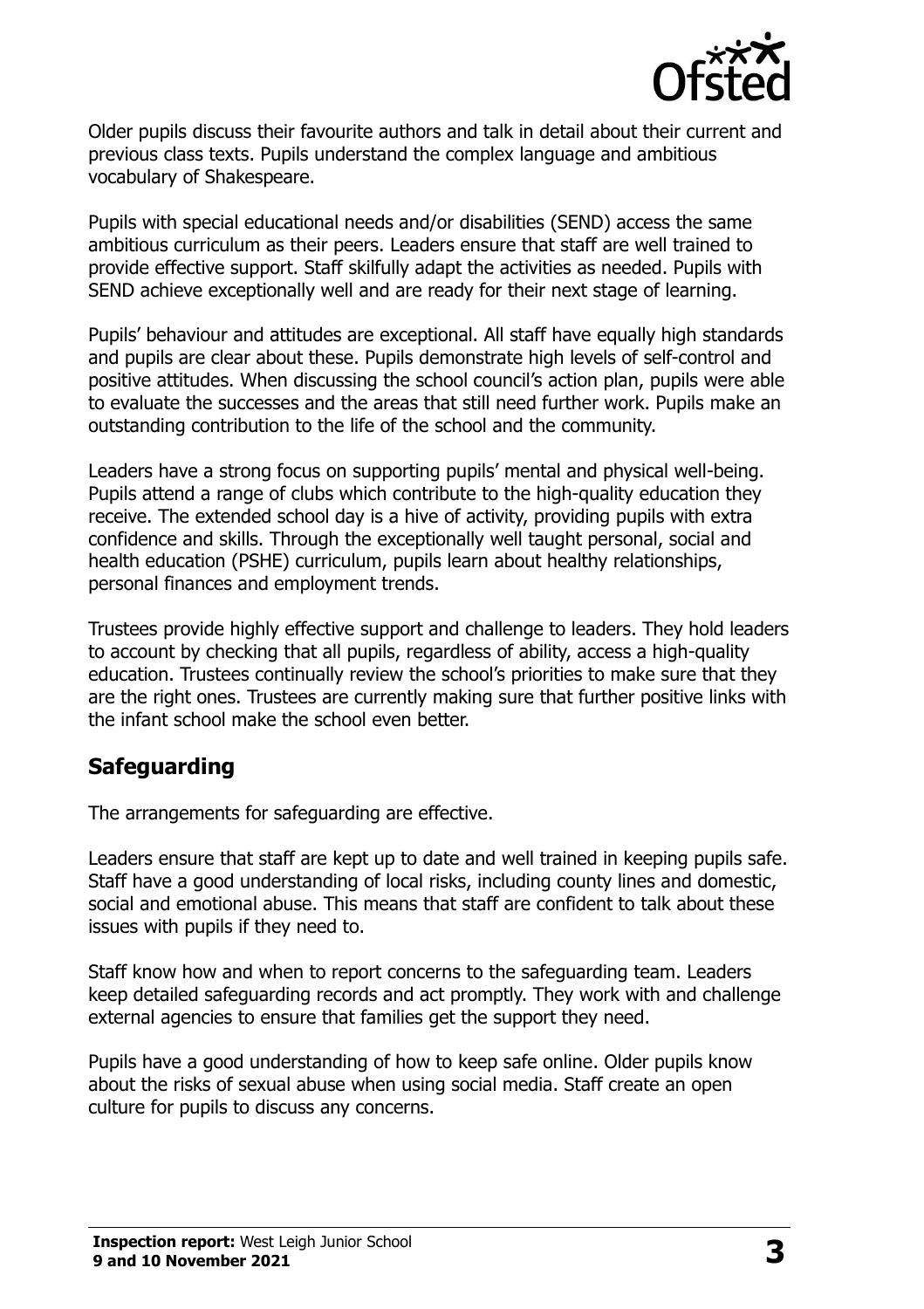

### **How can I feed back my views?**

You can use [Ofsted Parent View](http://parentview.ofsted.gov.uk/) to give Ofsted your opinion on your child's school, or to find out what other parents and carers think. We use information from Ofsted Parent View when deciding which schools to inspect, when to inspect them and as part of their inspection.

The Department for Education has further [guidance](http://www.gov.uk/complain-about-school) on how to complain about a school.

If you are the school and you are not happy with the inspection or the report, you can [complain to Ofsted.](http://www.gov.uk/complain-ofsted-report)

#### **Further information**

You can search for [published performance information](http://www.compare-school-performance.service.gov.uk/) about the school.

In the report, '[disadvantaged pupils](http://www.gov.uk/guidance/pupil-premium-information-for-schools-and-alternative-provision-settings)' refers to those pupils who attract government pupil premium funding: pupils claiming free school meals at any point in the last six years and pupils in care or who left care through adoption or another formal route.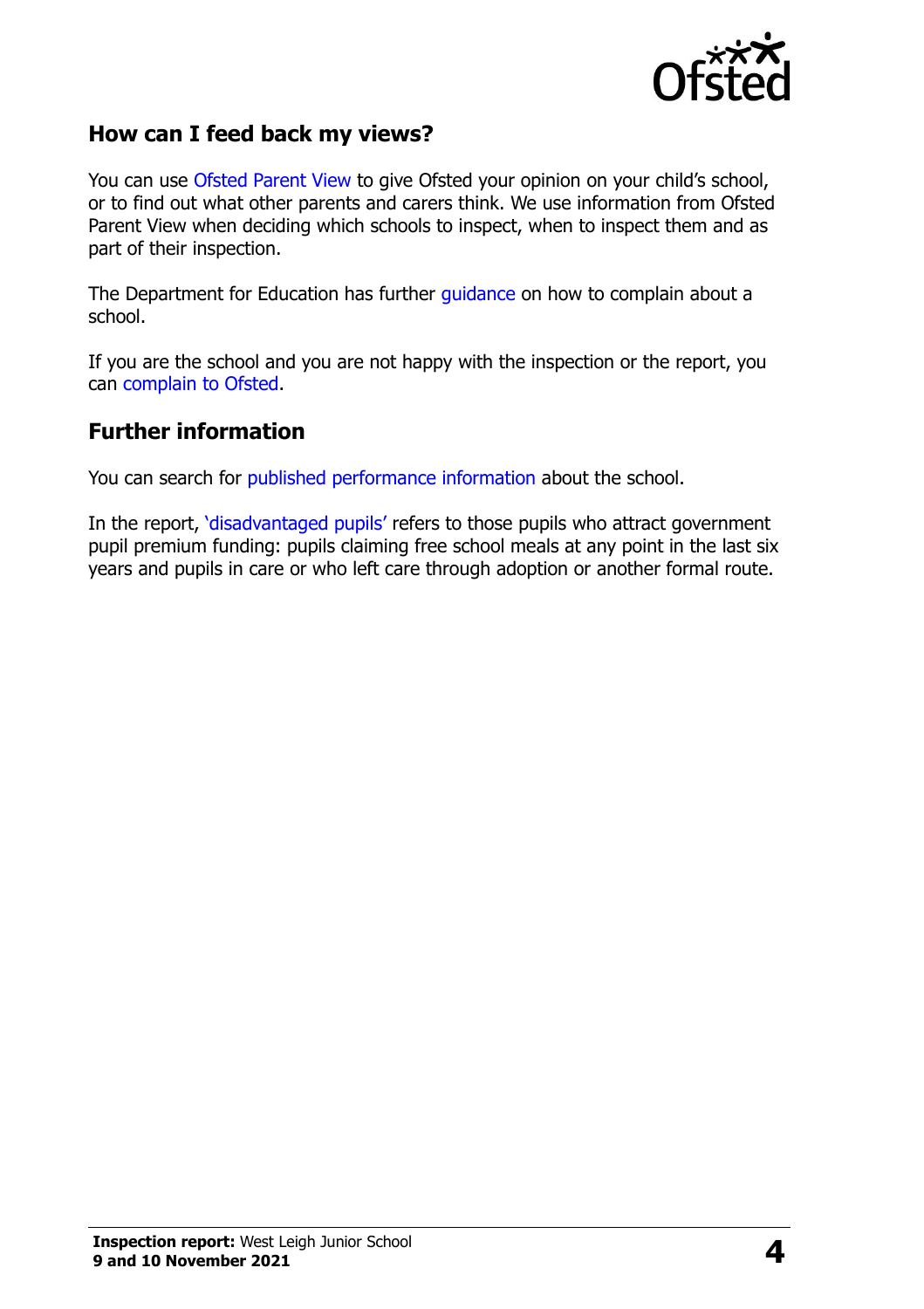

## **School details**

| Unique reference number             | 142753                    |
|-------------------------------------|---------------------------|
| Local authority                     | Southend-on-Sea           |
| <b>Inspection number</b>            | 10199310                  |
| <b>Type of school</b>               | <b>Junior</b>             |
| <b>School category</b>              | Academy converter         |
| Age range of pupils                 | 7 to 11                   |
| <b>Gender of pupils</b>             | Mixed                     |
| Number of pupils on the school roll | 515                       |
| <b>Appropriate authority</b>        | Board of trustees         |
| <b>Chair of trust</b>               | <b>Bob Hellen</b>         |
| <b>Executive headteacher</b>        | Cheryl Woolf              |
| Website                             | www.westleighjunior.co.uk |
| Date of previous inspection         | Not previously inspected  |

## **Information about this school**

- West Leigh Junior School converted to become an academy school in April 2016. When its predecessor school, West Leigh Junior School, was last inspected by Ofsted, it was judged to be outstanding.
- The school does not use any alternative provision.

## **Information about this inspection**

The inspectors carried out this inspection under section 5 of the Education Act 2005.

- This was the first routine inspection the school received since the COVID-19 pandemic. Inspectors discussed the impact of the pandemic with school leaders and have taken that into account in their evaluation.
- The inspectors met with the executive headteacher, the head of school, the assistant headteachers and the special educational needs coordinator. Inspectors also spoke to the director of learning and teaching from the trust, two trustees and the director of education from Southend local authority.
- Inspectors carried out deep dives in these subjects: reading, mathematics, PSHE, languages and design technology. For each deep dive, inspectors met with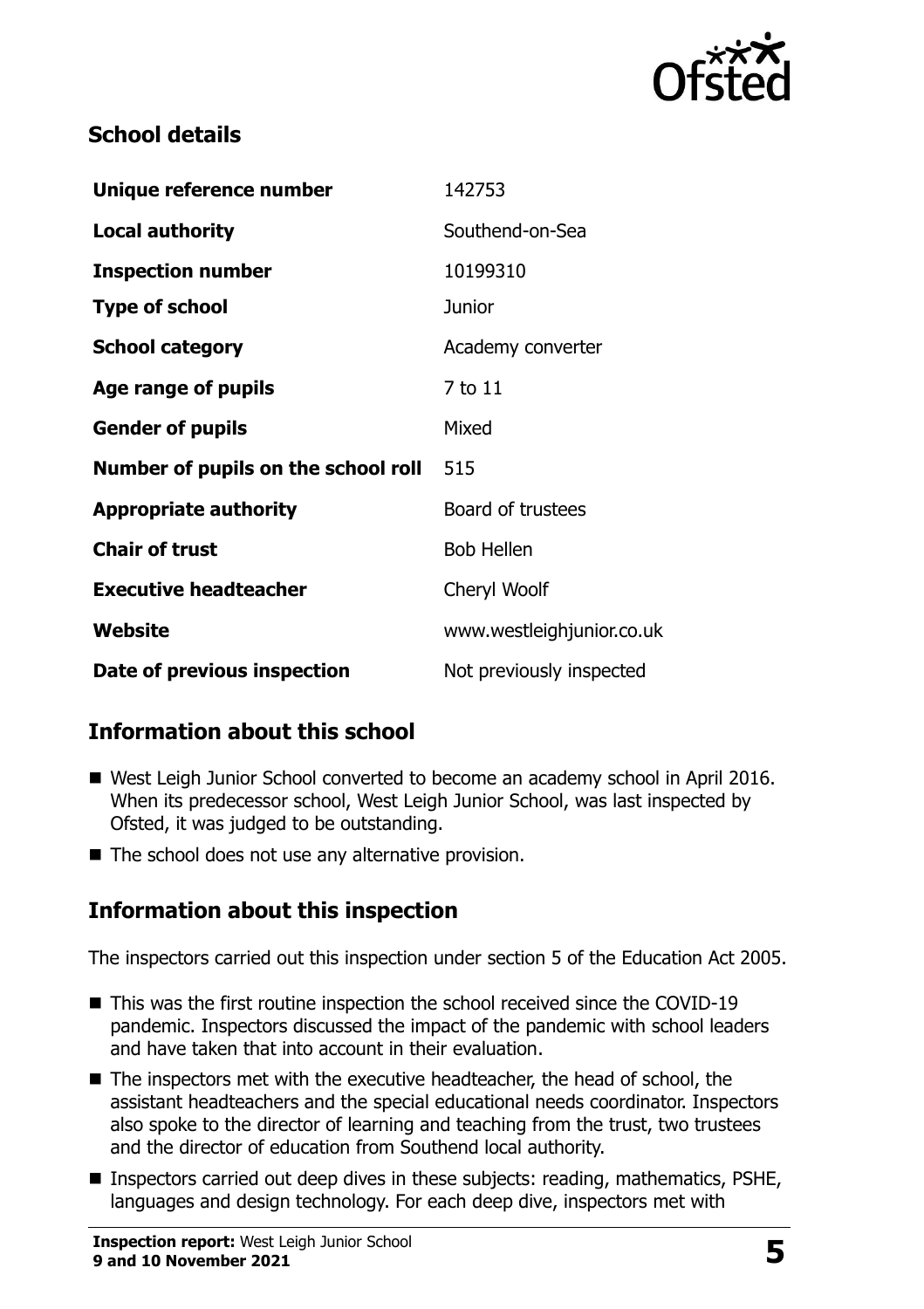

subject leaders, looked at curriculum plans, visited a sample of lessons, spoke to teachers, spoke to some pupils about their learning and looked at samples of pupils' work.

- Inspectors also looked at curriculum plans and spoke to leaders about religious education (RE), music, history and geography as part of the school's 'connected curriculum'. Inspectors visited swimming, RE and music lessons. They also visited choir practice and an assembly on protected characteristics.
- Inspectors spoke to a sample of parents. They spoke to pupils in the breakfast club and on the playground. Inspectors visited the neighbouring infant school's hall where the pupils have their cooked lunch.
- To inspect safeguarding, inspectors scrutinised the school's single central register, considered its safeguarding policy and spoke to staff and pupils. Inspectors looked at case files and a range of safeguarding records with the designated safeguarding leaders.
- Inspectors reviewed a wide range of school information, including the school's website, leaders' improvement plans and trustee board and committee meeting minutes.
- Inspectors considered 123 responses to the online survey, Ofsted Parent View, from this academic year, and 64 free-text responses submitted during the inspection. Inspectors reviewed 49 responses to the online staff survey and 30 responses to the online pupil survey.

#### **Inspection team**

Isabel Davis, lead inspector Her Majesty's Inspector

Joseph Figg distribution of the Ofsted Inspector

John Constable **Constable Constable Ofsted Inspector**